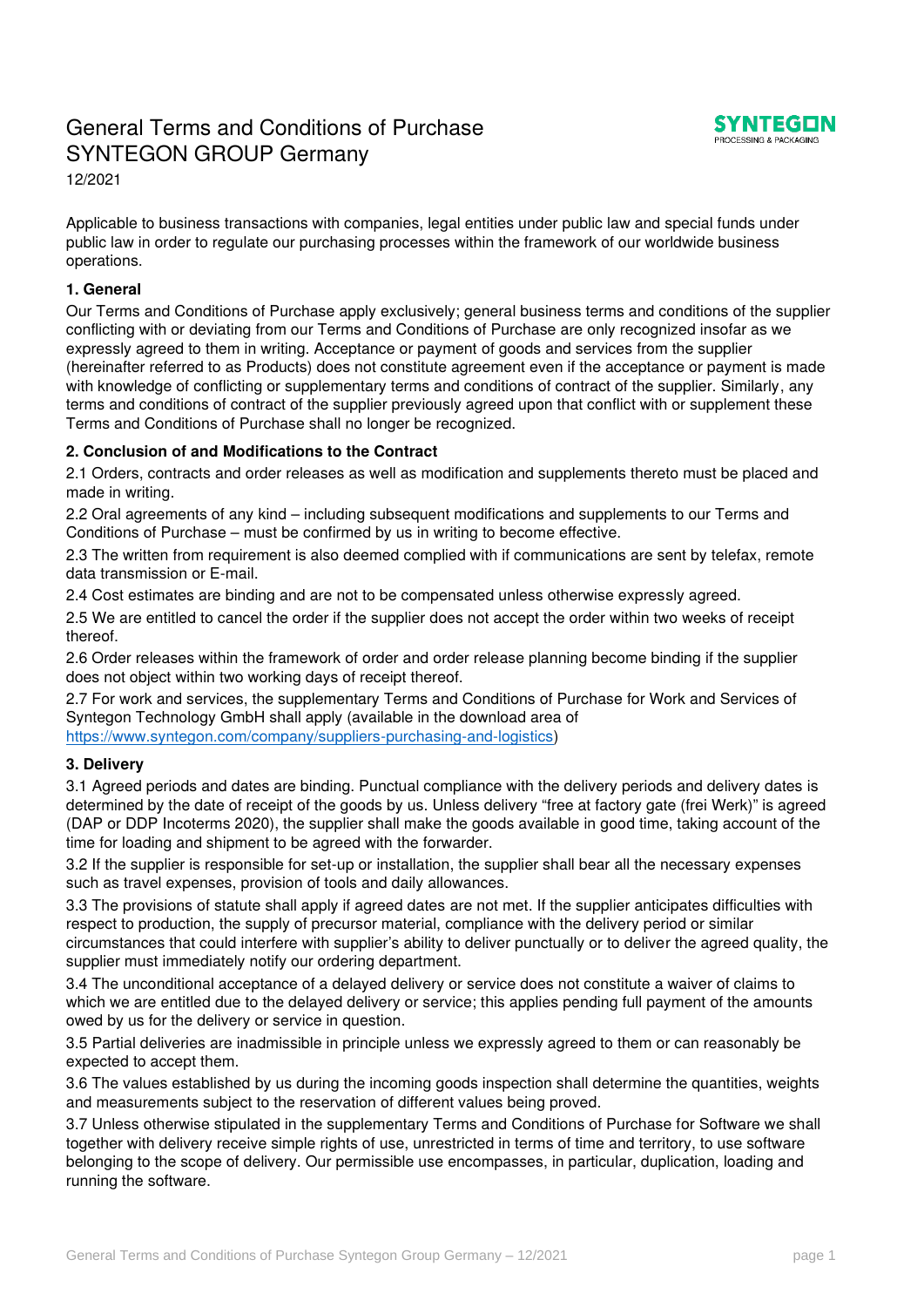3.8 It also encompasses sublicensing, renting and every other form of passing the software on to companies affiliated to us with the meaning of § 15 AktG (Stock Corporation Act), as well as to our subcontractors in charge of manufacturing our products and in this context require a right to use the software. The permissible use also encompasses the transmission of the software as part of a hardware product for customers and the granting of usage rights hereto, insofar as this is necessary for the use of the hardware.

3.9 We also have the right to use provided software, including the software documentation, with the agreed performance characteristics and to the extent necessary for the use of the product in accordance with the agreement. We also have the right to make a reasonable number of backup copies.

3.10 Protecting our customers against malware is our top priority. In order to reduce the risk of infected end devices to a minimum, Syntegon's preventive policies and processes must be followed. In particular, these demand an up-to-date level of security measures on work equipment (laptops/VMs/data carriers) that are directly or indirectly connected to the systems, as well as the execution of defined protective measures on the system itself.

3.11 The supplementary Terms and Conditions of Purchase for Software of the Syntegon Group, as well as the supplementary Terms and Conditions for Products related to Open Source Software apply to software (both available in the download area of [https://www.syntegon.com/company/suppliers-purchasing-and-logistics\)](https://www.syntegon.com/company/suppliers-purchasing-and-logistics).

#### **4. Force Majeure**

4.1 Acts of God, operational disturbances without fault, unrest, governmental measures and other unavoidable events discharge us from our obligation to take punctual delivery for the duration of such event. During such events and for a two week period thereafter we are entitled – notwithstanding our other rights – to withdraw from the contract in whole or in part, provided that such events are not of inconsiderable duration and our requirements are considerably reduced as the goods have to be procured elsewhere as a result thereof. 4.2 The provisions of paragraph 4.1 above also apply in the case of labor disputes.

#### **5. Advice of Dispatch and Invoice**

The details in our orders and order releases shall apply. An invoice showing the invoice number and other allocation references is to be sent in one copy to the respective printed mailing address; the invoice must not be enclosed with the shipments.

#### **6. Pricing and Passing of Risk**

Unless otherwise agreed, the prices are . Delivered at Place " (DAP® Incoterms 2020) including packaging. Value added tax (VAT) is not included. The supplier bears all risks of loss or of damage to the goods until the goods are received by us or by our representative at the location to which the goods are to be delivered in accordance with the contract.

#### **7. Payment Terms**

Unless otherwise agreed, the invoice shall be paid within 30 days with effect from the due date of payment and receipt of both the invoice and the goods or performance of the service. Payment is subject to invoice verification.

#### **8. Notification of Defects**

8.1. An examination of the goods is conducted by us at incoming goods only to establish whether there is any obvious damage, in particular transport damage and discrepancies in terms of the identity or quantity of the delivery, except as otherwise agreed with the supplier in a Quality Assurance Agreement.

8.2 We will give notice of any defects found without undue delay after their discovery.

8.3 To this extent, the supplier waives the objection to delayed notification of defects.

#### **9. Claims Based on Defects**

9.1 The provisions of statute relating to defects as to quality and defects of title apply except insofar as not otherwise provided herein below.

9.2 We have the right to select the type of supplementary performance. Place of the performance shall be the intended location of the product. This is the place where the Product is located at the time of the claim based on defects. The supplier may refuse the type of supplementary performance we selected if it is only possible at disproportionate expense.

9.3 In the event that the supplier does not commence rectifying the defect after our request to remedy it, in urgent cases, after a reasonably short period of time for remedy, especially to ward off acute danger or to prevent greater damage, we are entitled to undertake such rectification ourselves or to have it undertaken by a third party at the expense of the supplier.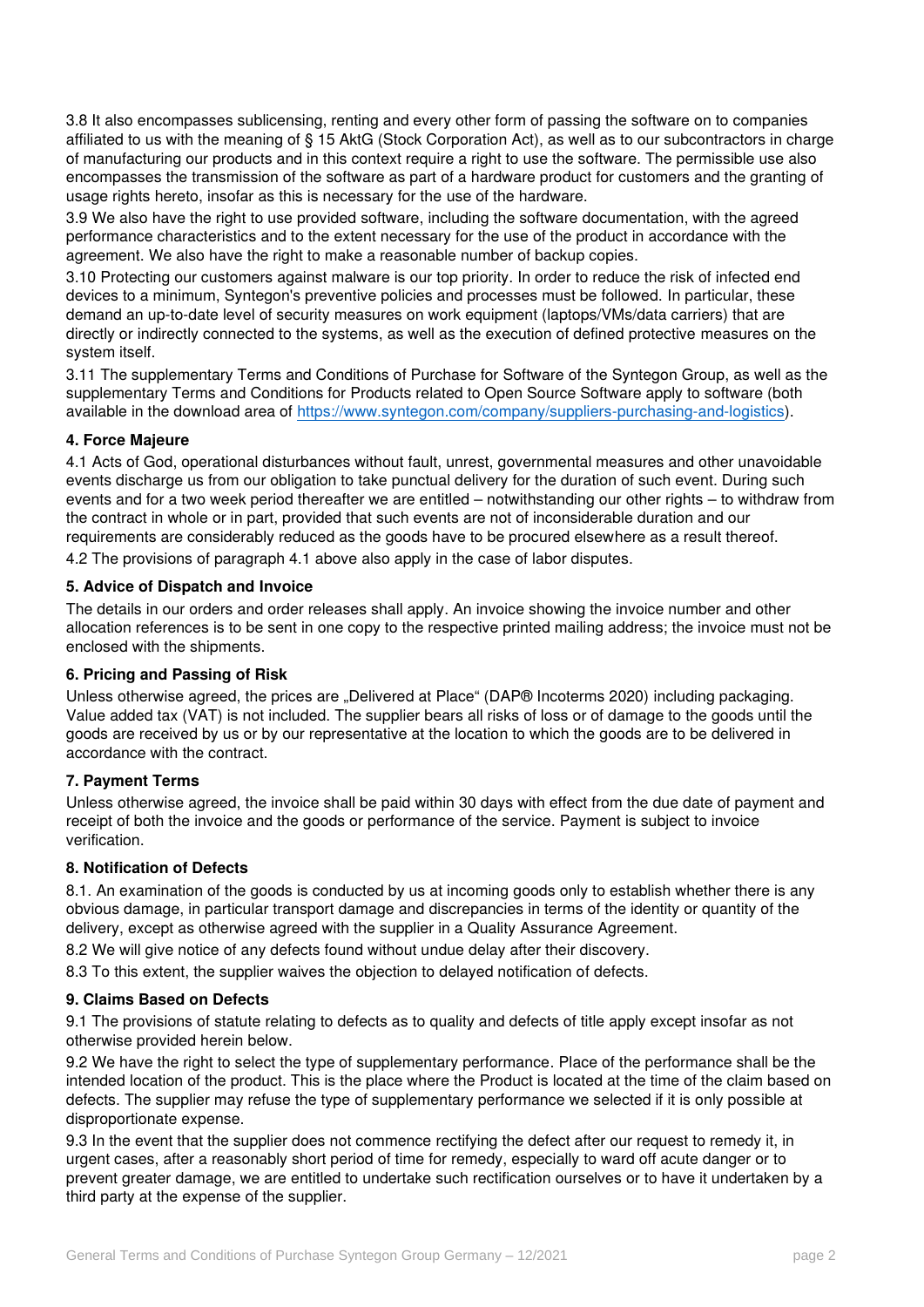9.4 The supplier shall also hold us harmless from any claims by third parties based on the violation of third-party rights by the product, unless the supplier can prove that itis not accountable for the violation. Additionally, the supplier shall, upon request, immediately provide us with the information and documents on his services required for the defense against such third-party claims.

9.5 The limitation period for indemnity claims is 3 years. The limitation period for indemnity claims begins at the end of the year in which the claim arose and we became aware of the circumstances justifying the claim and of the debtor's person or should have become aware of them without gross negligence. Any longer statutory limitation periods shall take precedence. This also applies to the aforementioned additional claim to information and documents.

9.6 The limitation period for l defect as to quality claims is 3 years – except in cases of fraudulent misrepresentation – unless the product has been used in a building construction in accordance with its customary use and caused the defectiveness thereof. The limitation period commences when the product is delivered (passing of risk). Any longer statutory limitation periods shall take precedence.

9.7 For claims based on defects of title, the provisions of 9.5 (limitation period for indemnity claims) shall apply accordingly. Any longer statutory limitation periods shall take precedence.

9.8 If the supplier performs its obligation to effect supplementary performance by supplying a substitute product, the statute of limitations of the goods delivered in substitution shall start to run anew after delivery thereof unless, when effecting the supplementary performance, the supplier explicitly and appropriately made the reservation that the substitute delivery was effected purely as good will, to avoid disputes or in the interests of continuation of the delivery relationship.

9.9 In the context of supplementary performance, the supplier shall bear the costs for transport, travel, labor, installation, dismantling and material. If, as a result of a defective product, we incur costs and expenses in connection with the repair or replacement of the Product, which we were entitled to reasonably make , in particular costs and expenses for sorting, for an incoming goods inspection exceeding the regular scope, for an examination and analysis of the defect, as well as costs for the involvement of external or internal employees, the supplier shall bear these costs unless he is not responsible for the defect. A contributory negligence shall be taken into account by us when determining the costs eligible for compensation according to § 254 BGB (German Civil Code).

9.10 The supplier is accountable for the fault of its sub-suppliers as it is for its own fault.

#### **10. Product Liability and Recall**

10.1 In the event a product liability claim is asserted against us, the supplier is obliged to hold us harmless from such claims if and to the extent the damage was caused by a defect in the Product supplied by the supplier. In cases of liability based on fault, this only applies, however, if the supplier is at fault. Insofar as the cause of the damage falls within the area of responsibility of the supplier, the supplier must prove that it is not at fault.

10.2 In the cases of paragraph 10.1 above, the supplier assumes all costs and expenses, including the costs of any legal action, except the costs are in total not necessary and adequate.

10.3 Otherwise, the statutory provisions shall apply.

10.4 Prior to any recall action which is partially or wholly due to a defect in a Product supplied by the supplier, we shall notify the supplier, give the supplier the opportunity to collaborate and discuss with the supplier the efficient conduct of the recall action, unless no notification of or collaboration by the supplier is possible on account of the particular urgency. The costs of the recall action shall be borne by the supplier insofar as a recall action is due to a defect in a Product supplied by the supplier, except itis not accountable for the defect. A contributory negligence on our part shall be taken into account regarding the costs which are borne by the supplier, according to § 254 BGB.

# **11. Rights of Withdrawal and Termination**

11.1 In addition to the statutory rights of rescission we have the right to withdraw from the contract if there is or threatens to be a fundamental deterioration to the financial circumstances of the supplier and as a result of this the performance of a supply obligation to us is in jeopardy.

11.2 We further have the right to withdraw from the contract if

- the supplier meets the criteria for insolvency
- the supplier stops making its payments
- the supplier meets the criteria for imminent insolvency pursuant to § 18 InsO (German Insolvency Statute) or over-indebtedness of the supplier becomes apparent,
- if an application is filed by the supplier with respect to the assets or operation of the supplier for the opening of insolvency proceedings or of comparable debt settlement proceedings or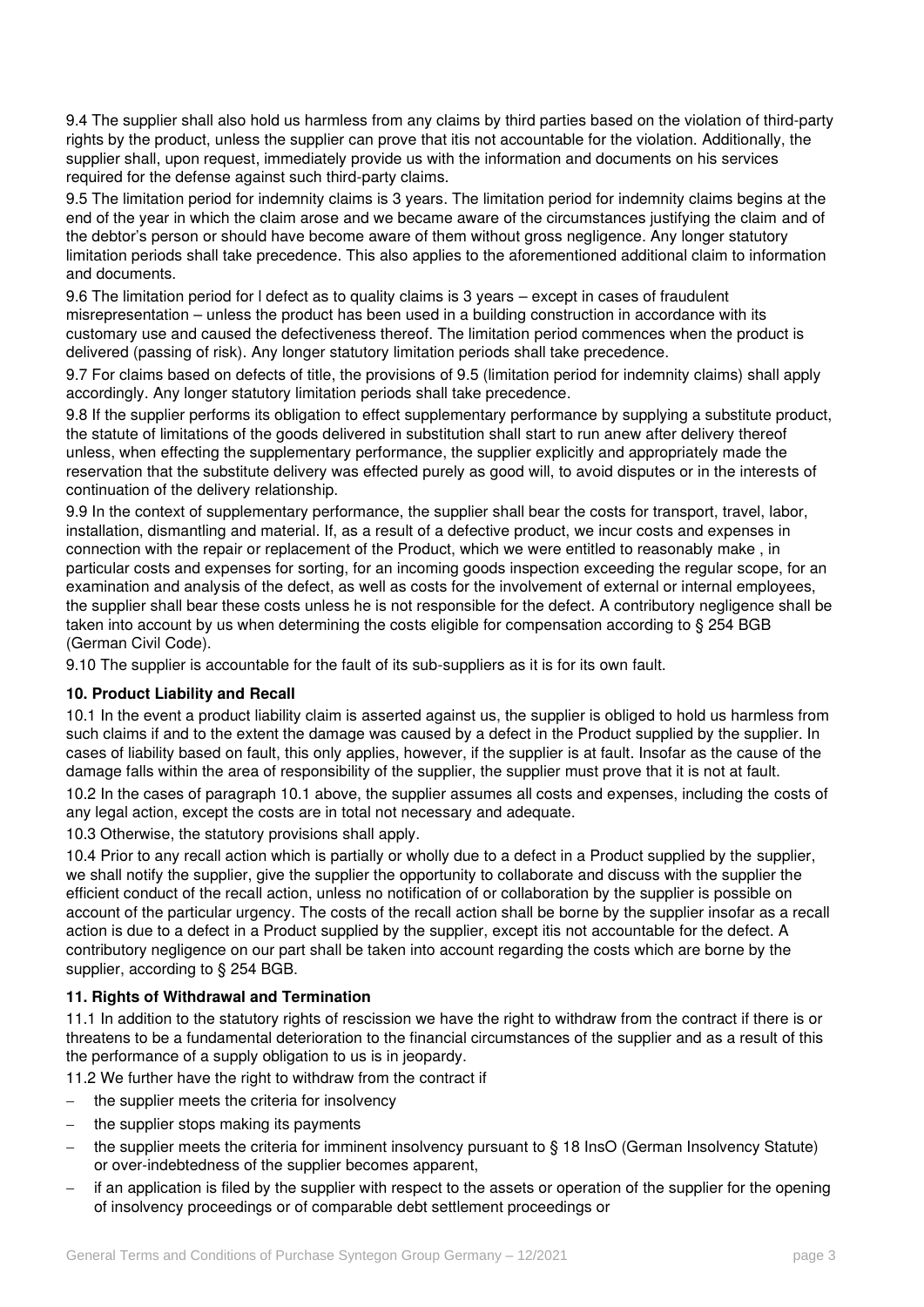if the opening of insolvency proceedings with respect to the assets of the supplier is rejected due to lack of funds.

11.3 In the event of a contract for performance of a recurring obligation, paragraphs 11.1 and 11.2 shall apply by analogy provided that the right of withdrawal shall be substituted by an extraordinary right to terminate the contract without notice.

11.4 If the supplier rendered part performance, we only have the right to cancel the whole contract if we have no interest in the part performance.

11.5 If we withdraw from or terminate the contract by virtue of the foregoing contractual rescission rights or respective termination rights, then the supplier must compensate us for the loss or damage incurred as a result, unless the supplier was not responsible for the rights arising to withdraw from or terminate the contract. 11.6 Statutory rights and claims shall not be limited by the regulations included in this Section 11.

#### **12. Conducting Work**

Suppliers who carry out work on our factory premises in fulfillment of the agreement must observe the statutory law and regulations as well as the plant regulations. The supplier is obligated to name a person in charge for the fulfilment of the order who ensures the supervisory and control duty. The supplier's person in charge is obliged to check with the coordinator before carrying out the work in order to set up suitable safety precautions and to inform us and affected third parties about mutual threats. Suppliers are responsible for the instruction and safety of their employees and subcontractors as well as for securing hazards against third parties. The supplier may only use suitable and sufficiently qualified employees and safe working equipment within the plant's premises. Any accidents occurring on the plant's premises must be reported to us immediately.

#### **13. Provisions of Materials**

Materials, parts, containers and special packaging supplied by us against payment or free of charge remain our property ("Provisions"), if payment is owed, until full payment has been made. These may only be used as designated. The Provisions are processed and assembled for us. It is agreed that we are co-owner of the products manufactured with our materials and parts in proportion to the value of the Provisions in relation to the value of the whole product; such products shall be kept safe for us by the supplier to this extent. We reserve the right to joint ownership of the products manufactured using our Provisions pending settlement in full of the claims accruing through the Provisions. The supplier has the right to onsell the products manufactured using our Provisions in the normal course of business subject to reservation of title. The supplier assigns to us in full now already all of the claims and ancillary rights accruing to the supplier from such sale. The assigned claims serve as security for the claims accruing to us through the Provision. The supplier has the right to collect the assigned claims. We may revoke the supplier's rights pursuant to this paragraph 13 if the supplier fails to duly perform its obligations to us, is in default of payment, stops making its payments, or if the supplier applies for the opening of insolvency proceedings or of similar debt settlement proceedings with respect to its assets. We may also revoke the rights of the supplier under this paragraph 13 if the financial circumstances of the supplier should deteriorate fundamentally or threaten to do so or if the supplier meets the criteria for insolvency or over-indebtedness. If the value of the security existing for us should exceed the value of our claims by more than 10 % on aggregate, we shall release security at our discretion to this extent on request by the supplier.

#### **14. Documentation and Confidentiality**

14.1 The supplier shall keep confidential with respect to third parties all business and technical information made available by us (including features which may be derived from objects, documents or software provided and any other knowledge or experience) as long and to the extent that it is not proven public knowledge, and it may only be made available to those persons in the supplier's business facility who necessarily need to be involved in the use thereof for the purpose of delivery to us and who are also committed to confidentiality; the information remains our exclusive property. Without our prior written consent, such information must not be duplicated or exploited commercially – except for deliveries to us. At our request, all information originating from us (if appropriate also including any copies or records made) and loaned items must be, without undue delay, returned to us in full or destroyed.

We reserve all rights to such information (including copyright and the right to file for industrial property rights such as patents, utility models, semiconductor protection, etc.). In the event this is provided to us by third parties, the reservation of rights also applies for the benefit of such third parties.

14.2 Products manufactured on the basis of documentation drafted by us such as drawings, models and the like, or based on our confidential information, or manufactured with our tools or with tools modeled on our tools, may neither be used by the supplier itself nor offered or supplied to third parties. This also applies analogously to our print orders.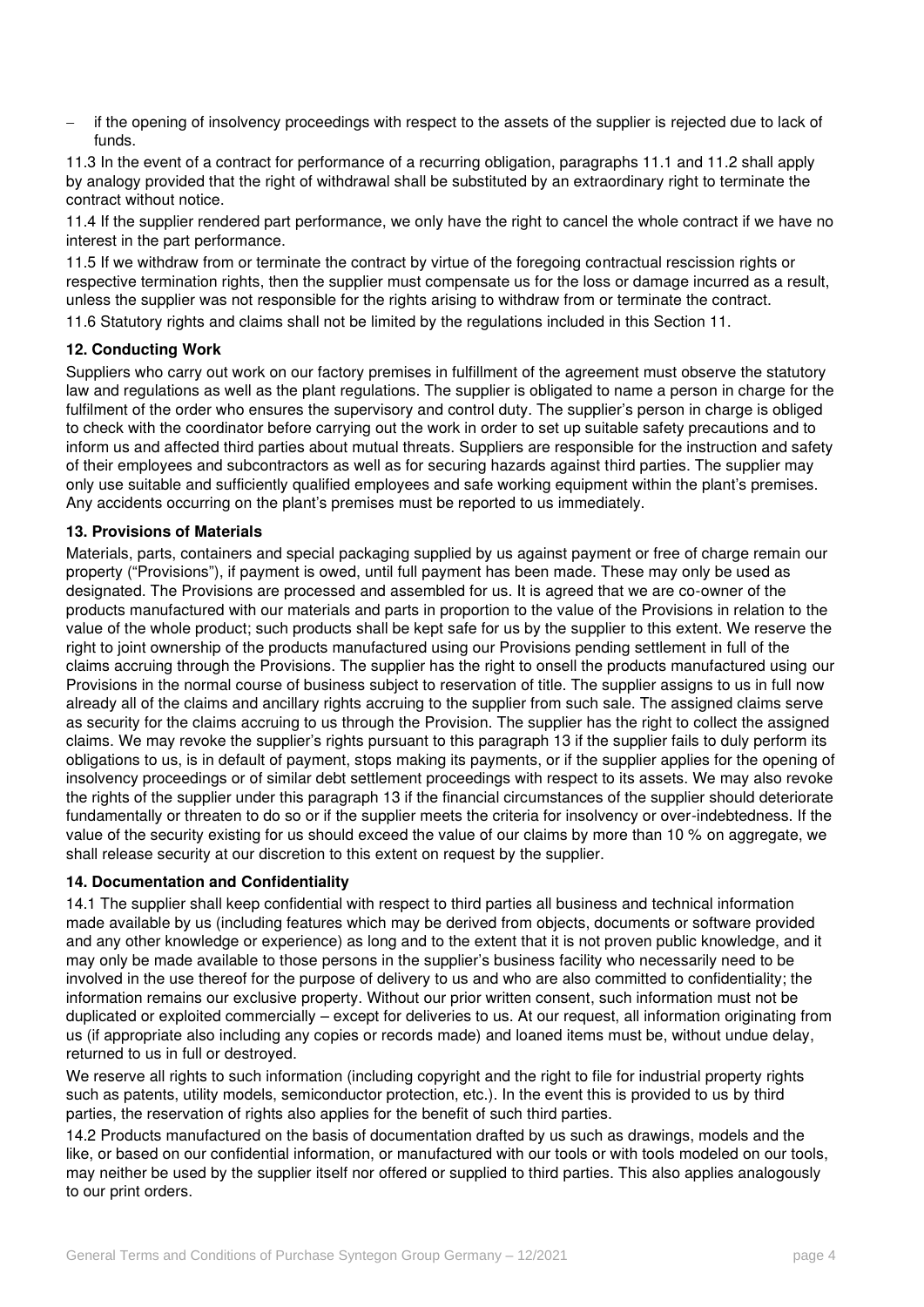## **15. Export Control and Customs**

The supplier shall be obliged to inform us about any applicable (re-) export licence requirements or restrictions for the Products under German, European or US export control law and customs regulations as well as the export control law and customs regulations of the country of origin of the Products in its business documents and to send the following information on Products subject to licence requirements to

[fto.exportcontrol@syntegon.com](mailto:fto.exportcontrol@syntegon.com) in good time prior to the first delivery and immediately in case of changes (technical, legal changes or governmental determinations):

- customer material number,
- product description,
- all applicable export list numbers including the Export Control Classification Number pursuant to the U.S. Commerce Control List (ECCN)
- country of origin of the Products under commercial policy
- HS Code of the products,
- contact person in its organization to resolve any inquiries

15.1 The supplier is obliged to take appropriate supply chain security measures in accordance with its business model as defined by the WCO SAFE Framework of Standards and in particular to support us in taking necessary measures to maintain the authorization as Authorized Economic Operator (AEO). The supplier is obliged to provide appropriate evidence, e.g. through authorizations or declarations, e.g. security declarations, declarations within the scope of C-TPAT or similar programs. We or a third party instructed by us are entitled to examine the supplier's evidence at the supplier's premises, in accordance to this paragraph.

15.2 The supplier is obliged to inform us in a binding manner about the commercial origin or the respective required preferential origin. Therefore, it shall issue a long-term supplier's declaration for deliveries of goods within the European Union in accordance with the relevant valid EU implementing regulation within a period of 21 days after our demand. Further, the supplier ensures to enclose the respective required proof of origin for deliveries of goods from a free-trade agreement/preferential agreement country. The commercial origin shall be indicated on the respective commercial invoice and if required, a certificate of origin shall be issued. In case of initial consignment, the original data must be communicated in writing at the latest at the time of the first delivery. Changes of the origin of goods must be immediately notified to us in writing.

15.3 For delivery of goods across customs borders, the supplier is obliged to enclose all required documents to the delivery, such as commercial invoice, delivery note and information for a complete and correct import customs declaration. Regarding the invoice, the following shall be considered:

- Additionally, costs not included in the goods price (e.g. research and development costs, license fees, tooling costs, provisions of the buyer with reference to the delivery of goods) shall be listed separately in the invoice.
- In the case of free of charge deliveries, the supplier is obliged to declare a value, which reflects a fair market price as well as the note "For Customs Purpose Only" in the pro forma invoice. Additionally, the invoice or delivery note must also state the reason for the free of charge delivery (e.g. free shipment of samples).

15.4 The supplier must support us by all available means to reduce or minimize our payment obligations regarding customs duties or costs for customs clearance.

15.5 Notwithstanding any other rights and without any liability to the supplier, we are entitled to withdraw from the affected contract or to terminate it without notice in case the supplier repeatedly fails to fulfil its obligations under section 15.1-15.5.

#### **16. Compliance**

The supplier undertakes, within the framework of its business relationship with us, not to offer or grant, promote or accept any advantages, neither in its business dealings nor when dealing with governmental officials, which are in breach of applicable anticorruption regulations.

16.2. The supplier undertakes, within the framework of its business relationship with us, not to make any agreements with other companies or to agree on concerted practices with other companies aiming to or bringing about a prevention, restriction or distortion of competition under applicable antitrust regulations.

16.3 The supplier guarantees that it will comply with the applicable laws governing the general minimum wage and commit sub-suppliers engaged by it to the same extent. On request, the supplier shall evidence compliance with the foregoing guarantee. In the event of a breach of the foregoing guarantee, the supplier shall hold us harmless from all third party claims and is obliged to reimburse any fines imposed on us in this connection.

16.4 The supplier shall comply with the respective statutory regulations on dealing with employees, occupational safety and environmental protection (e.g. for RoHS the Directive 2011/65/EU). In accordance with Regulation